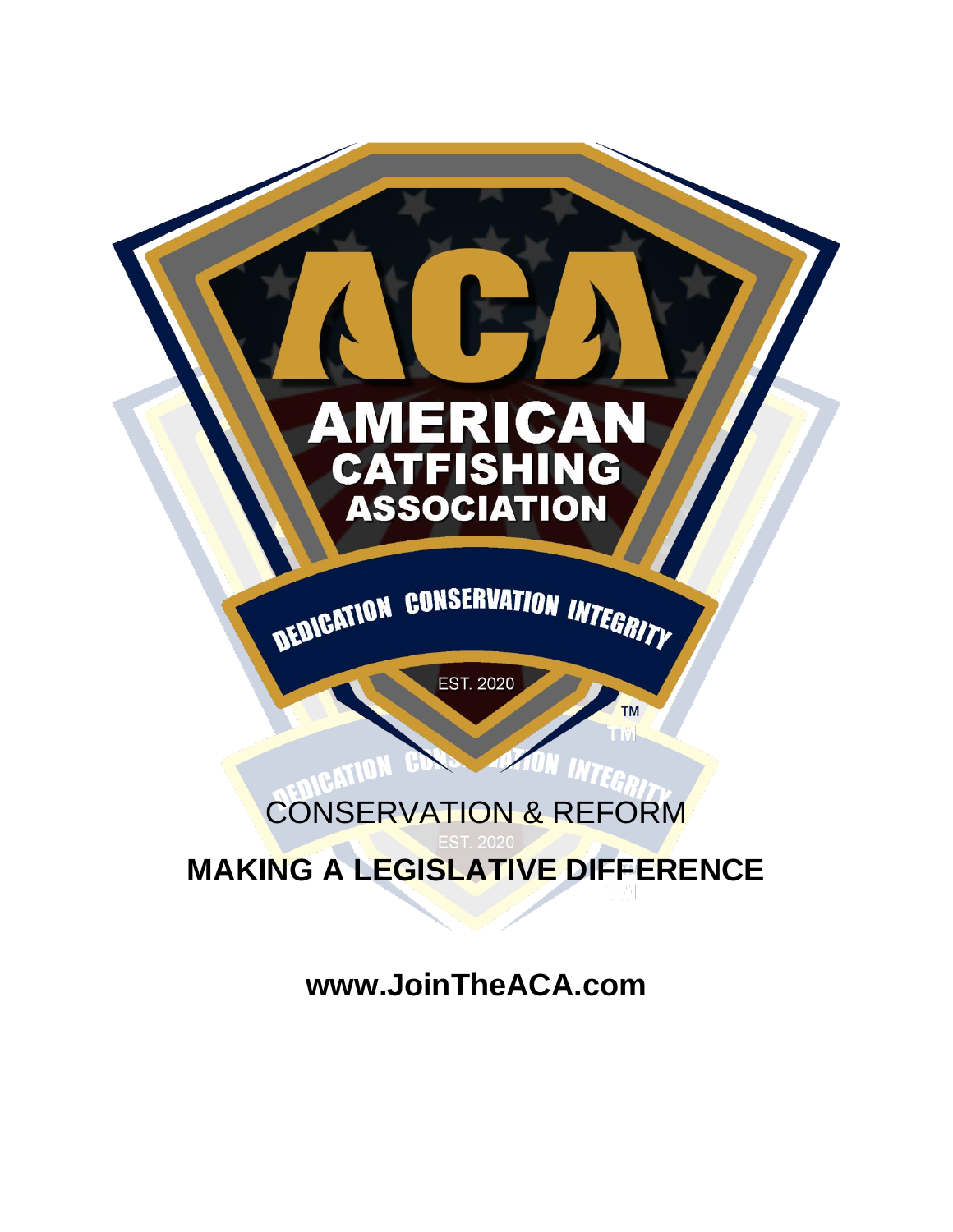



#### **CONSERVATION AND REFORM: MAKING A LEGISLATIVE DIFFERENCE**

New laws are being formed each year! With fishing rising in popularity, and anglers traveling to various areas to enjoy the sport of fishing more and more, we need to be concerned with conservation and regulations in every state.

The American Catfishing Association is a member organization with a priority mission for conservation and regulation reform throughout the nation, and with the intention to represent catfish anglers and their families within government when we can, and within the extent of the law. But each and every angler has the responsibility and the right to share their views, as an individual. For the most part, we have found that elected officials know nothing of the fishing world and welcome the input into the legislative process.

This guide was written in an easy to understand way so anglers across the nation can get a better understanding of the process to effectively cause positive change to current regulations.

# **ENIGATION CONSERVATION INTEGR**

#### **INTRODUCTION**

The basic premise of government in the United States was stated simply by Abraham Lincoln in The Gettysburg Address: "a government of the people, by the people, for the people..."Unfortunately, many people are intimidated by the governmental process, not knowing where to turn to solve a problem or how to influence a policy decision.

This guide explains how to effectively participate in the legislative, or law-making, process. The legislative process is most effective when people share their views with their elected representatives. By lobbying, average citizens can influence an elected official's or committee's position on an issue.

Influencing the legislative process begins with informed citizens. Keep up on the issues and know who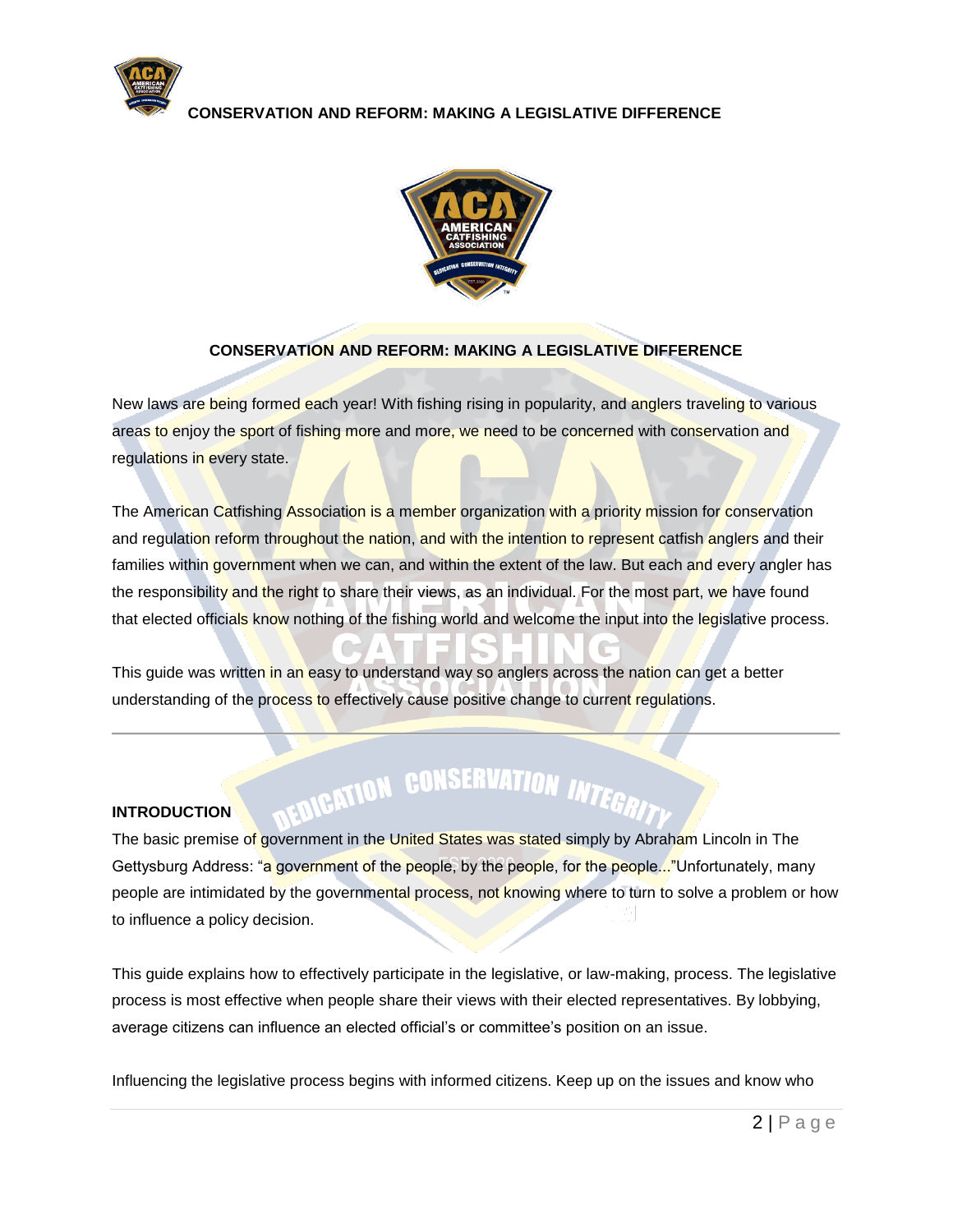

the elected officials are who make the decisions at each level of government — whether it be the City Council, the County Board of Supervisors, the State Legislature or Congress.

You can influence your elected officials by communicating your views. However, the most effective way to communicate your objectives is to assemble a group of like-minded catfish anglers and experts within your state. Appoint a lead person or chairperson to your group. Make sure as a group you prevent individuals from attempting to go it alone. Ensure moving forward you remain highly professional. The ACA prohibits any member from threating or defamatory remarks or underhanded efforts and as an association will use every means possible allowed by law to abstain and/or prosecute such defamation.

Once you have assembled your group. Write a letter or make a phone call to your legislator's office. Many legislators hold regular public forums where you can ask questions and express your views. You may also make an appointment to talk to a legislator or a staff member.

By actively participating, you can become part of the process. You can influence the decisions that establish policy and create policy and law.

#### **GET TO KNOW YOUR LEGISLATORS**

It is important to become familiar with your elected officials. This is easier than you might think. Although state and national representatives split their time between their home districts and either at your state capital or Washington, D.C., legislators and their staff are readily available. Elected officials typically have offices in both communities.

Many legislators hold public meetings to get to know the people they represent – their constituents – and to learn about their concerns. By understanding the issues in a community, a legislator can more adequately represent constituents.

NSERVATI

The easiest way to meet your legislator is to attend public meetings or to make an appointment to see your representative.

#### **CORRESPOND WITH YOUR ELECTED OFFICIALS**

Contact from citizens can greatly influence a legislator's position on issues. Hearing concerns from the community helps to inform legislators on issues of importance to their constituents. It also helps them to establish useful resources on particular issues affecting their citizens, and it allows them to effectively represent their constituents.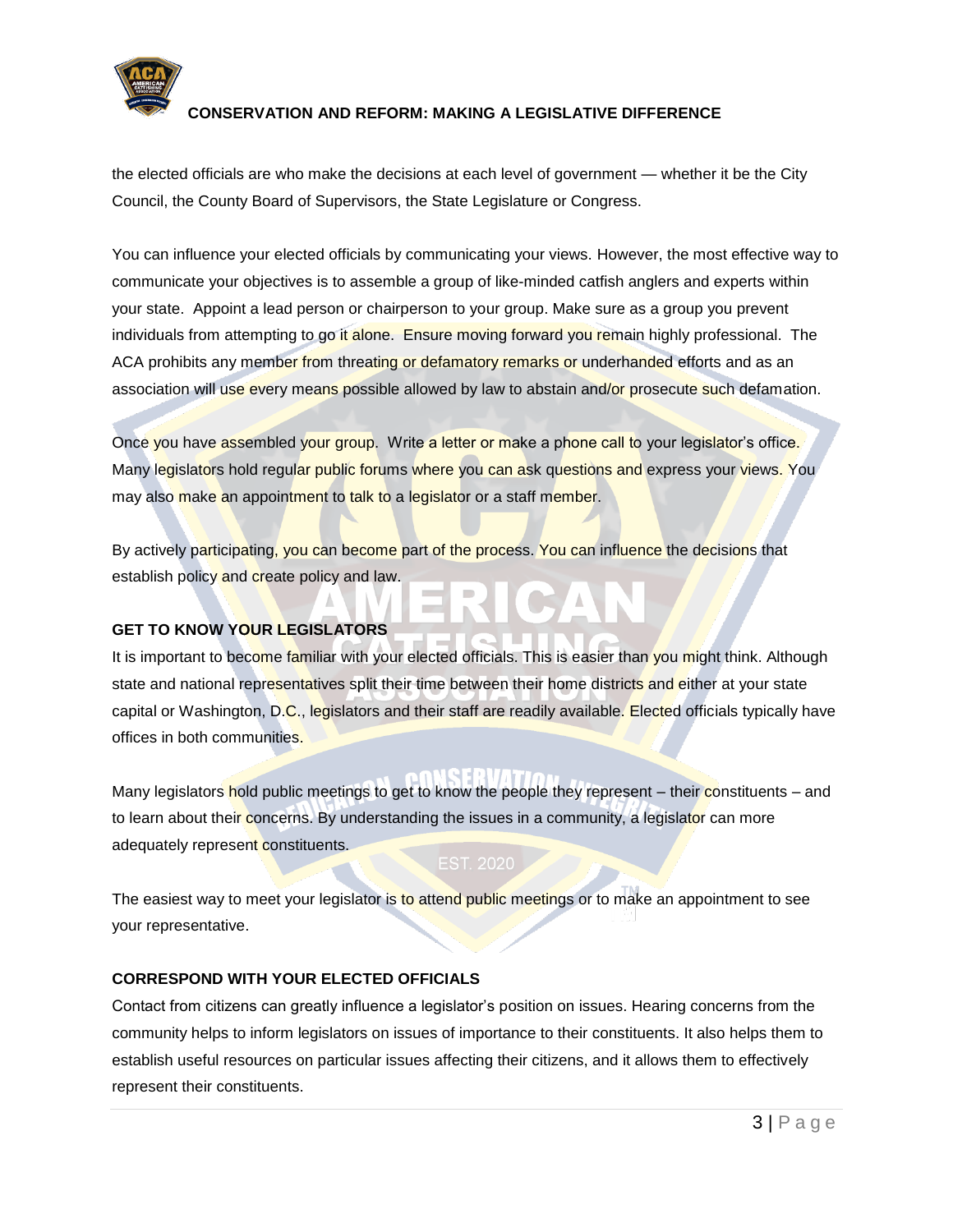

Legislators are contacted not only by their constituents, but by citizens throughout their district, state or nation. Most legislators respond promptly. However, due to the large volume of letters and phone calls they may receive, they often respond only to residents of the communities they represent. Listed within these pages are some helpful guidelines to use when writing your letter.

#### **DO:**

- **•** Put your views in writing and send the letter to your legislator's office as early in the session as
- possible.
- **Address your representative properly; use correct** titles such as Assembly Member Smith or Senator Smith.
- **Be brief and to the point, courteous and** reasonable.
- **Include your name and address.**
- **.** Write if you need help dealing with governmental departments or agencies.
- **Be direct about identifying the problem and how** existing law affects the problem. Provide specific suggestions on what should be done.
- **•** Show the local effects and tangible positive results
	- of your position.
- $\bullet$  Have each member of a group send a letter.
- **Include articles from local newspapers that** reinforce your concerns.
- **•** Before writing, find out to which committee the bill **ST. 2020** has been assigned.
- **.** Write the committee chairperson and the individual
- committee members prior to the bill's hearing.
- Make sure any petitions clearly spell out the issue and the bill involved.
- Say "thank you."
- Ask your legislator to inform you how he or she
- Voted and why.
- $\bullet$  Be willing to compromise.

#### **DON'T:**

- **Rely on a phone call to your legislator's office.**
- **.** Limit your letter to one lawmaker.
- **•** Rule out mounting a local petition drive.
- **Write to another legislator simply because you** disagree with your representative.
- **Be rude, threatening or intimidating.**
- **Use a form letter.**

**RVATION INTEGRITY** 

**TM** 

- Wait until the last minute before a bill is heard before writing.
- **Be vague or just complain.**
- **Just let your state or regional committee send** letters.
- Rely on the threat of the legislator losing your vote.
- Give up if your concern is not fully addressed.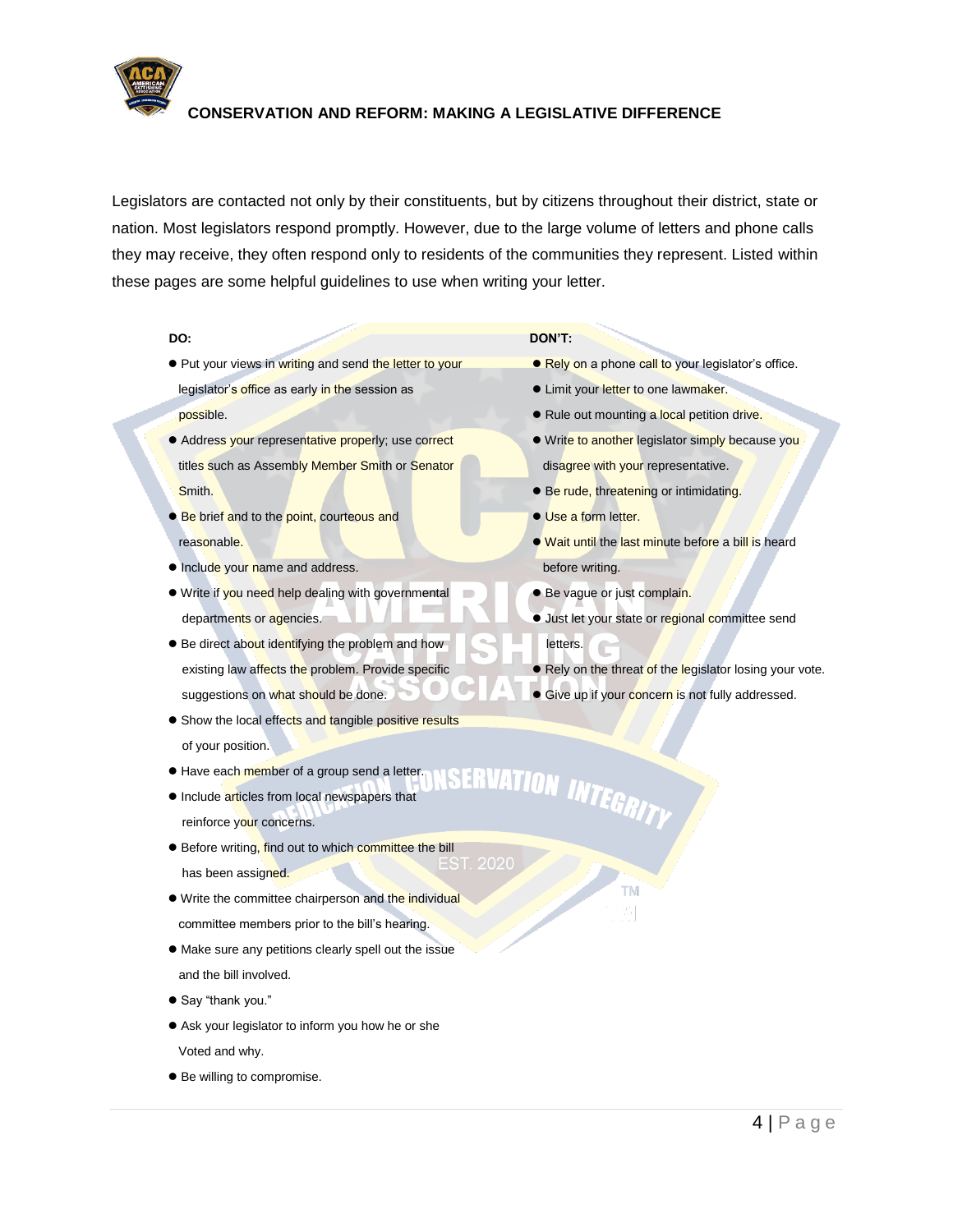

#### **SAMPLE LETTER 1**

| (date)<br>(your name)<br>(your address)<br>(your city, state & zip code)<br>(your email address)<br>(your phone number)<br>(official's name)<br>(official's title)<br>(office/committee title)<br>(official's address)<br>(official's city, state & zip code)<br>RE: Conservation and Regulations<br>Dear (use an official title, ie., Senator X, Representative X, Commissioner X, etc):<br>I am writing in support of (opposition to) SB/AB (bill number) that will be heard on the<br>enate/Assembly floor in the upcoming week/month.<br>The bill will have the following effect in the community: (expand on issues related to the bill.)<br>Thank you for taking time to review my concerns on this legislation. After this bill comes<br>up for a vote, I would appreciate being informed as to how you voted and why.<br>I am available to answer questions or provide testimony on this important issue.<br>Sincerely,<br>(your name)<br>(your email address)<br>(your phone number)<br>cc: American Catfishing Association Conservation Foundation |  |
|--------------------------------------------------------------------------------------------------------------------------------------------------------------------------------------------------------------------------------------------------------------------------------------------------------------------------------------------------------------------------------------------------------------------------------------------------------------------------------------------------------------------------------------------------------------------------------------------------------------------------------------------------------------------------------------------------------------------------------------------------------------------------------------------------------------------------------------------------------------------------------------------------------------------------------------------------------------------------------------------------------------------------------------------------------------|--|
|                                                                                                                                                                                                                                                                                                                                                                                                                                                                                                                                                                                                                                                                                                                                                                                                                                                                                                                                                                                                                                                              |  |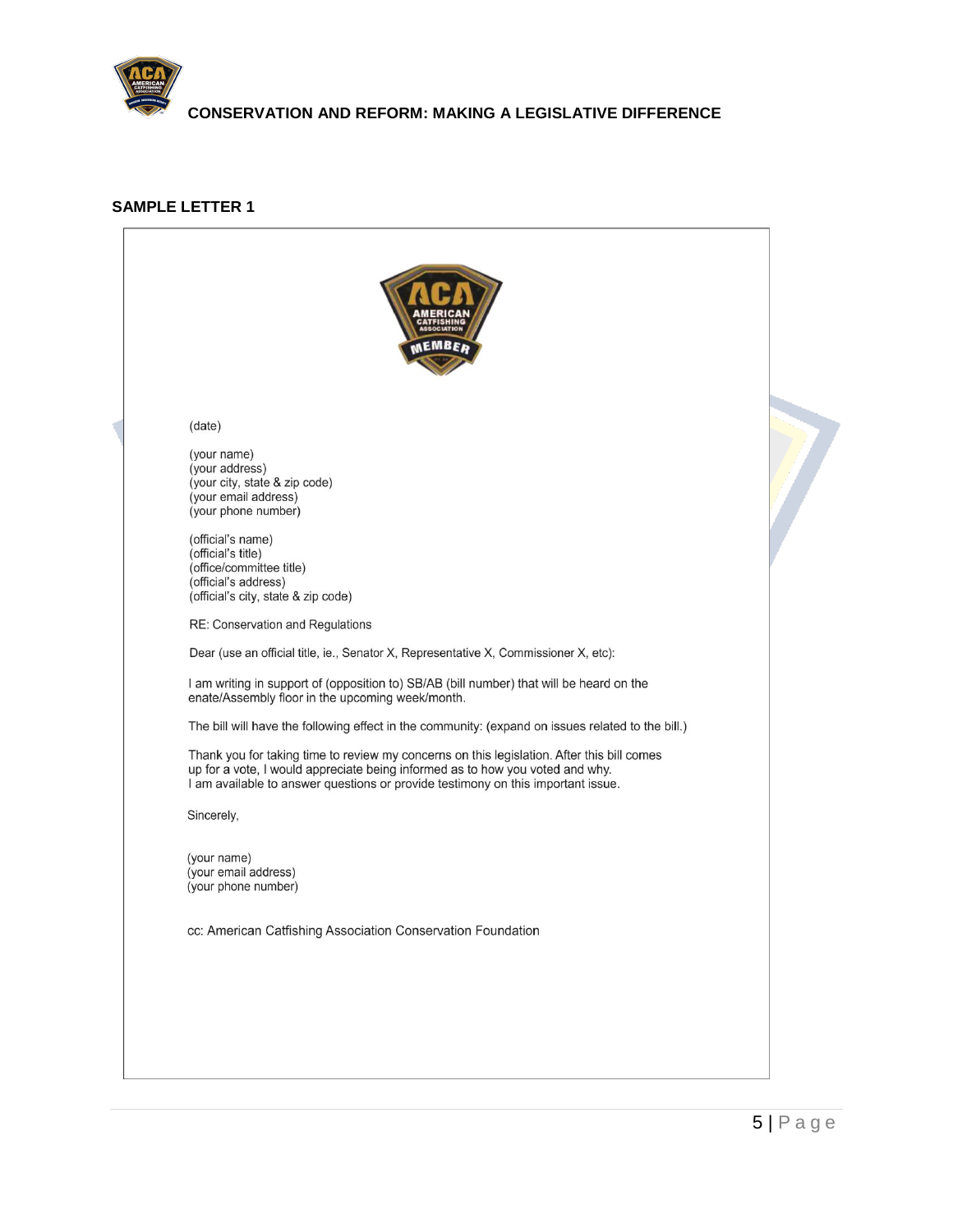

#### **SAMPLE LETTER 2**

| (date)                                                                                                                                                                                                                                                                                                                                                    |  |
|-----------------------------------------------------------------------------------------------------------------------------------------------------------------------------------------------------------------------------------------------------------------------------------------------------------------------------------------------------------|--|
| (your name)<br>(your address)<br>(your city, state & zip code)<br>(your email address)<br>(your phone number)<br>(official's name)<br>(official's title)<br>(office/committee title)<br>(official's address)<br>(official's city, state & zip code)                                                                                                       |  |
| <b>RE: Conservation and Regulations</b>                                                                                                                                                                                                                                                                                                                   |  |
| Dear (use an official title, ie., Senator X, Representative X, Commissioner X, etc):                                                                                                                                                                                                                                                                      |  |
| I am an avid angler that specifically enjoys the sport of catfishing here in the state of (state<br>name). As a responsible angler and a member of the American Catfishing Association,<br>conservation and regulations of our fisheries remains paramount to us all.                                                                                     |  |
| With over 8 million anglers around the nation, the 3rd largest segment that specifically targets<br>the various species of catfish, I would like to explore with you and your governing body how we<br>might work together to improve current regulations in (state name).                                                                                |  |
| With the aforementioned in mind, I am hoping you could provide me with what our needed first<br>stepregarding procedural guidance and effective direction as to how, as a body of concerned<br>sportsmen, in conjunction with your office can begin to establish a unified effort and mutually<br>beneficial path forward to enhance current regulations. |  |
| I look forward to your assistance and response. In advance, thank you for your time and<br>consideration.                                                                                                                                                                                                                                                 |  |
| Sincerely,                                                                                                                                                                                                                                                                                                                                                |  |
| (your name)<br>(your email address)<br>(your phone number)                                                                                                                                                                                                                                                                                                |  |
| cc: American Catfishing Association Conservation Foundation                                                                                                                                                                                                                                                                                               |  |
|                                                                                                                                                                                                                                                                                                                                                           |  |
|                                                                                                                                                                                                                                                                                                                                                           |  |

 $\overline{\phantom{a}}$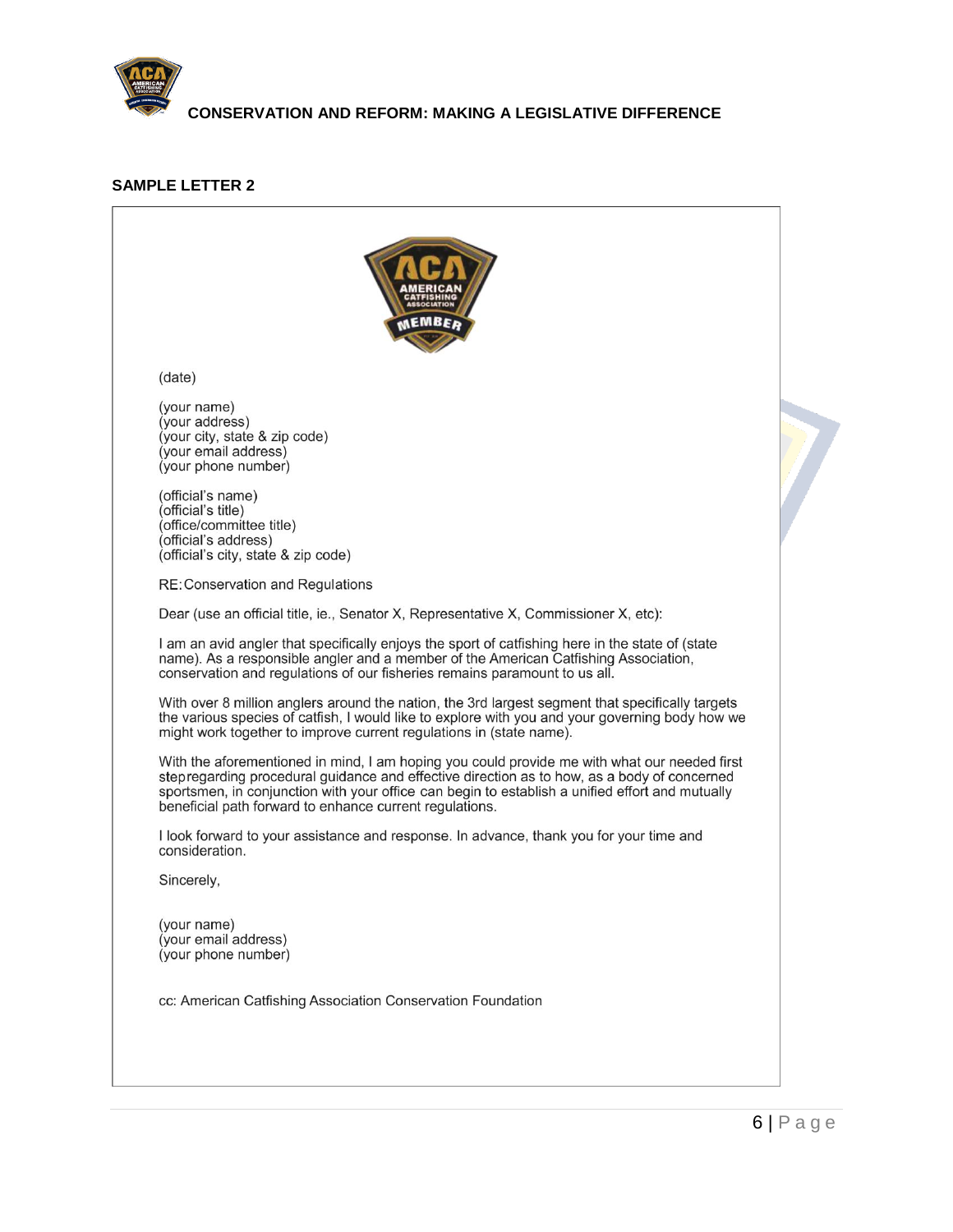

#### **COMMON MISTAKES MADE WHEN CORRESPONDING WITH ELECTED OFFICIALS**

Addressing an elected official with an incorrect title, for example, confusing a State Senator with a United States Senator. Letters are either returned to you or lost in the mail in these cases.

Forgetting to include your address and phone number. This makes it difficult, if not impossible, for a legislator to answer your letter.

Writing lengthy letters which do not clearly state your concerns or position on a piece of legislation.

Not writing legibly. The office needs to be able to read your name, address and your concern.

#### **HOW TO LOBBY**

It is important to know the steps in the legislative process to understand how an idea or issue becomes a bill, and how a bill becomes law. After reviewing the legislative process, a strategy must be plotted to increase the chances of the bill's passage or defeat.

Most states are a bicameral (two house) legislature. The Assembly members (most common 2 year terms) who serve limited to extended terms, and the Senate members (most common 4 to 6 year terms) who serve who serve limited to extended terms.

Know your subject matter. Have factual information on hand. In the case of catfish conservation and regulations, remember that not only scientific information and reporting will be necessary, but the enhanced economic impact the sport of catfishing can bring to the nation, a state or region. Find positive information from other states or regions to show the positive results of proper conservation and regulations. In short, DO NOT approach this important legislation without having the facts!

#### EST. 2020

The bill process begins with an idea which often comes from an individual or group who brings the issue to a legislator and asks the legislator to author a bill. The individual or group becomes the bill's sponsor.

The proposed legislation goes to a Legislative Counsel. They draft the actual bill text. After the author reviews the bill, along with the sponsor, it is then introduced, given a number, and read the first time in the house of origin.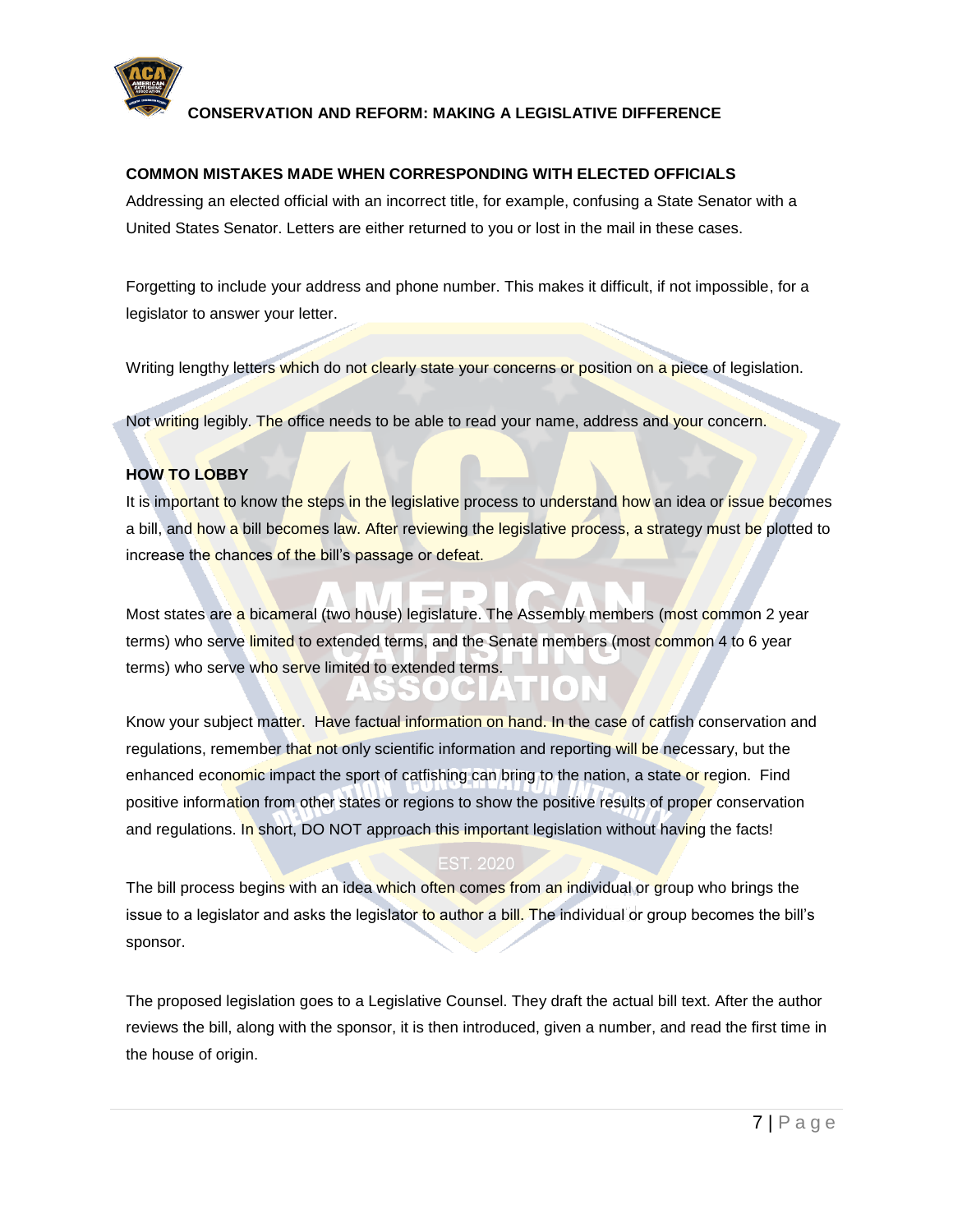

In both houses, the bills are assigned to policy committees by the Rules Committee. If the bill has any fiscal impact, it must also go to a fiscal committee after it is heard in the policy committee. A bill goes through the house of origin first, and then repeats the process in the second house. If both houses cannot concur, it goes to Conference Committee.

Once the bill has been introduced, the next step is to figure out who on the committee is sympathetic to your viewpoint and which members need to be persuaded. To evaluate the members' views, look at their interests, voting records and constituencies, as well as their media coverage.

Never assume you know how legislators will vote on an issue. Always check with each legislator to make sure all questions have been answered. More time should be spent with the members who are undecided or who are inclined to vote against you.

When lobbying, remember that legislators are most responsive to their own constituents. Whenever possible ask supporters to contact their own representatives. This is most important when a bill is before a legislative committee.

On most issues, the legislators have done their homework on a bill before the committee hearing and have decided their position. At the hearing itself, the only additional votes to be gained are those by members that are undecided. This means that you should follow up your written position on a bill with a phone call or personal visit to those undecided legislators a day or two before the hearing, either in the national or state capital or in their district office.

The most persuasive argument you can use is to tell a legislator how a bill will affect his or her district.

- Be aware of the member's interests and district concerns.
- Present issues in a clear and concise manner.
- Be available to answer questions and provide testimony when needed.
- Offer to help the member with passage of a bill important to him or her.
- Provide the necessary follow-up after each stage of the legislative process.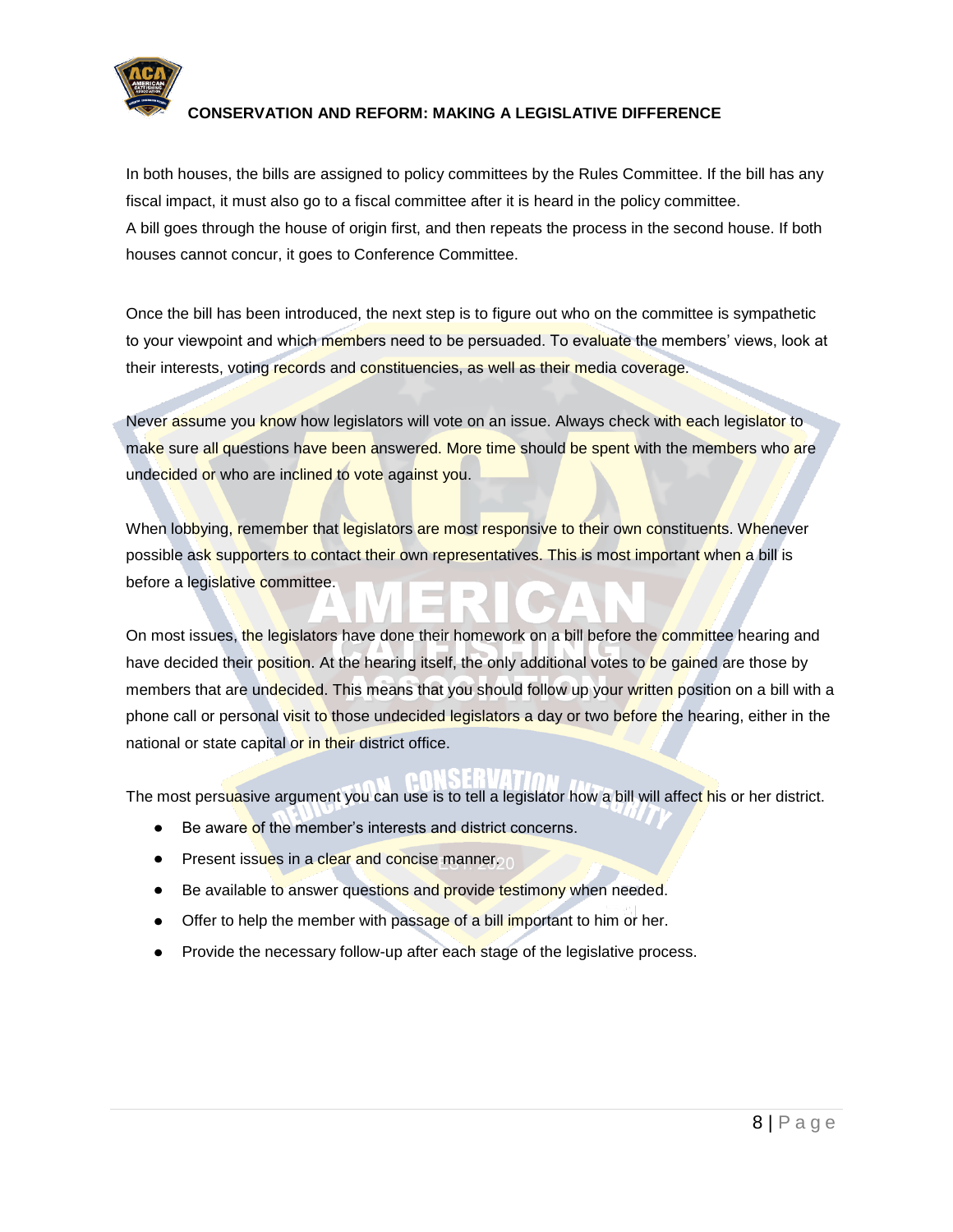

#### **LOBBYING IN PERSON**

Talking to a legislator in person can be extremely helpful in getting the vote you want on a bill. Here are a few suggestions:

- Find out which legislators are on the committee that will be hearing the bill. (Ask your  $\bullet$ representative for a list of who sits on each committee.)
- Set up appointments with committee members to discuss the bill; because of time constraints on legislation, it is often easier for a constituent to get in than for a non-constituent.
- Be honest with the scheduling person about how much time you need.
- **If a member is unavailable, ask to speak to his or her key aide.**
- Have printed material FACTS available.
- At the meeting, be prepared to quickly present highlights of the bill. Be prepared to list other supporters and discuss the issues which concern the opposition.
- If the legislator does not agree with your position, be gracious about the difference in views and ask if there are any amendments which would make the bill acceptable. Suggested amendments must be taken back to the author and other supporters of the bill. After a decision is made on the amendment, make sure you get back to the member who suggested the amendment. If the member does not have suggestions for amendments, thank him or her for taking the time to listen to your views.

ATTIOR

#### **TESTIFYING ON A BILL**

- Contact the author of the bill and indicate that you would like to testify.
- Coordinate your testimony with others who are testifying on the bill so statements before the committee will be brief and not redundant.
- Be prepared to answer questions on the bill from members, especially on those issues which are of concern to the opposition. **EST. 2020**
- Finally, be sure to thank the committee chairperson and the committee members for the opportunity to express your views.

#### **TOOLS OF EFFECTIVE CITIZEN ADVOCACY**

Find out about issues or legislation important to you and the catfishing community. The best source is probably the media. Most newspapers, radio and TV all report on legislation of concern to the public. Most organizations and interest groups publish newsletters. Many of these public interest groups have advocates in the Capitol who have access to the most up-to-date information.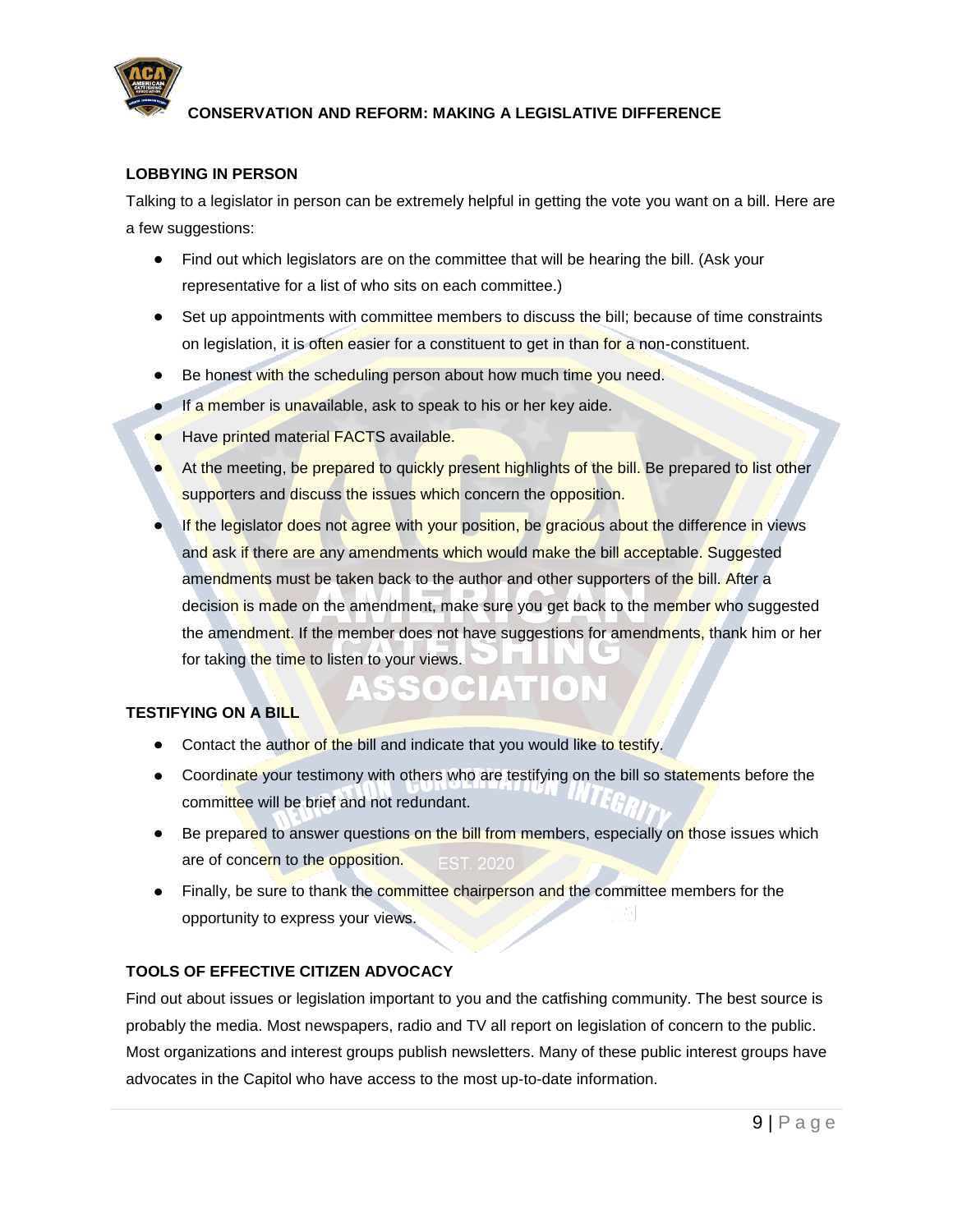

In addition, your legislator's district office staff can help you track down legislation of interest to you. To receive copies of bills, you can also write directly to the Legislative Bill Room usually found at your state capital. They will provide you (sometimes free, sometimes they may charge) for a copy of your bill(s) of interest .

#### **STAY CURRENT – BILLS ARE OFTEN INTROODUCED OR**

Newsletters and the media are very helpful. There are also official legislative publications found in public libraries and on the Internet.

Call your legislator's district office to get an update on the status of legislation. Also, feel free to visit the office at any time to use the resources available.

### **TYPES OF LEGISTRATION**

- SB Senate Bill (AB Assembly Bill) bills require a majority vote. If there is a fiscal impact, they require a two-thirds vote.
- SCA (ACA) Senate (Assembly) Constitutional Amendment requires a two-thirds vote of the Legislature and a vote by the people.
- SCR (ACR) Senate (Assembly) Concurrent Resolution relates to general matters of concern to the Legislature.
- SJR (AJR) Senate (Assembly) Joint Resolution conveys to the federal government views of the Legislature.
- House Resolutions matters of concern to one house.

## **COMMUNICATE WITH YOUR LEGISTATURE**

Letters are extremely effective. Give your legislator all of the reasons why you support or oppose a particular piece of legislation. Be sure to include your name and address. Send it to either the National or State Capitol office or to the district office. Telegrams, postcards, petitions, phone calls and **TM** personal letters all help.

#### When to Contact Your Legislator

Each bill is heard a minimum of several times before passing the Legislature — in the policy committees and on the floor of each house. However, you should contact your legislator as early in the session as possible.